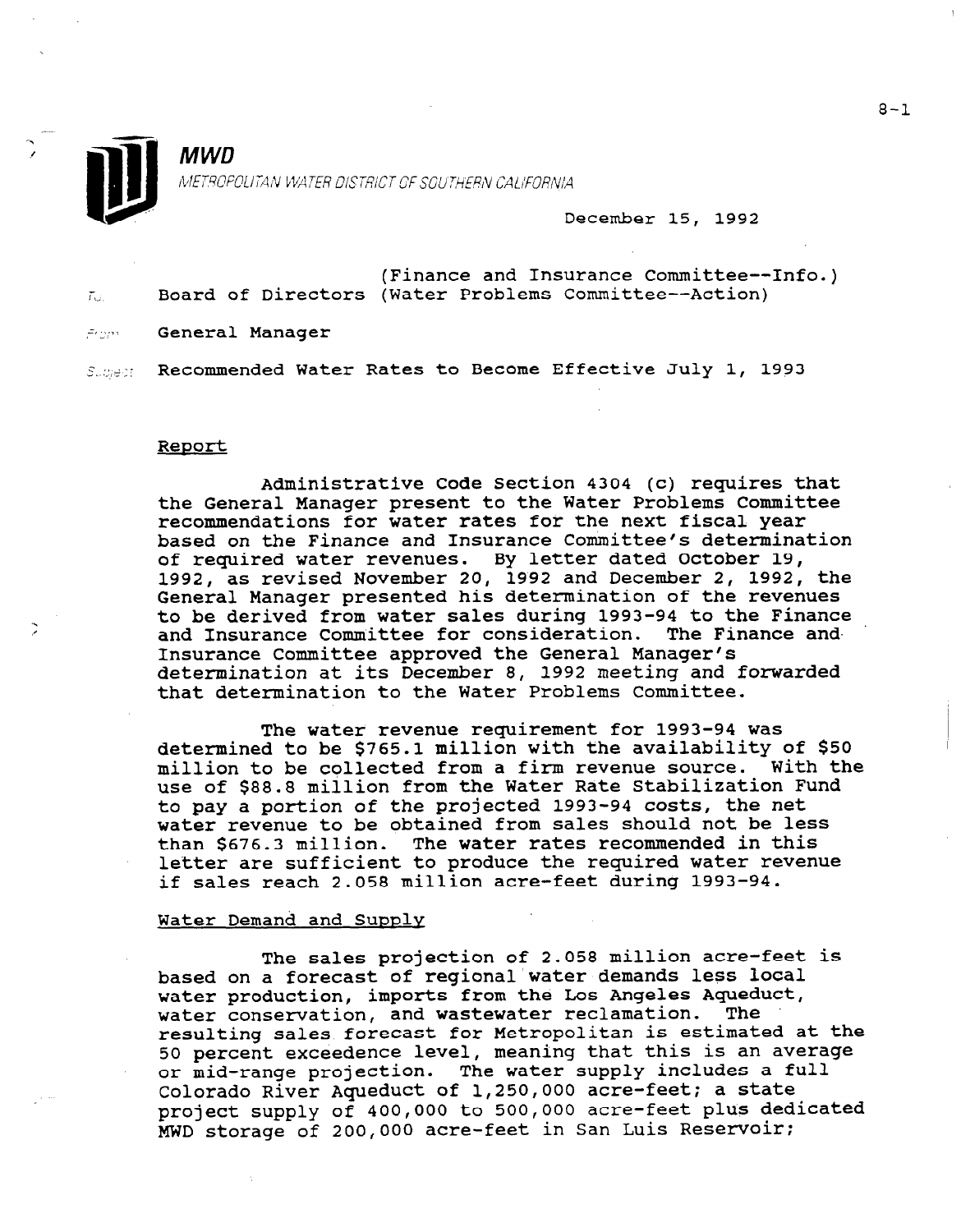Board of Directors -2- December 15, 1992

 $\rightarrow$ 

and 100,000 to 200,000 acre-feet of Central Valley agricultural transfers, as necessary. If sales are lower or higher than 2.058 million acre-feet during 1993-94, reserve balances will be affected. Table 1 shows the effect on reserve balances of various levels of sales during 1993-94.

#### Water Rate Alternatives

In setting FY 93-94 rates, a choice must be made concerning the rate differential between non-interruptible service and seasonal storage service. In cost and revenue projections contained in earlier letters and reports, staff has maintained the existing differential of \$101 per acrefoot in order to create the least impact on the basic water rate. However, a number of member agencies have requested that the differential between seasonal storage and basic service be increased beyond the current level, to provide a stronger incentive for groundwater managers to invest in new recharge and production facilities. Last year, your Board recharge and production facilities. Last year, your board<br>increased the differential by \$9, from \$92 to \$101 per acre foot. Some local managers are requesting a similar increase foot. Some local managers are requesting a similar increase this year, from \$101 to \$110 per acre-foot. Accordingly, two alternate rate schedules are presented below for your Board's consideration, each capable of producing the sales revenue determined to be necessary by the Finance and Insurance<br>Committee:

- -Alternate A would maintain the current differential of rnate A would maintain the current differential of \$101 per acre-foot. Seasonal storage service would be increased by \$57 from \$168 to \$225 per acre-foot, while non-interruptible untreated service would also be increased by \$57, from \$269 to \$326 per acre-<br>foot.
- -Alternate B would increase the differential to \$110 per rnate B would increase the differential to \$1 acre-foot. Seasonal storage service would be increased by \$50 from \$168 to \$218 per acre-foot, while non-interruptible untreated water would be increased by \$59, from \$269 to \$328 per acre-foot.

Table 2 compares the rate schedule for  $\mathcal{L}_1$  93-944  $\mathcal{L}_2$  93-944  $\mathcal{L}_3$  93-944  $\mathcal{L}_4$ 

From a financial standpoint, either alternative will

Table 2 compares the rate schedule for FY 93-94 under Alternatives A and B. Table 3 compares FY 92-93 with FY 93-94 rates under Alternate A, while Table 4 compares FY<br>92-93 with FY 93-94 rates under Alternative B.

From a financial standpoint, either alter meet the District's revenue needs. From a resources management standpoint, Alternative B would be the preferred choice.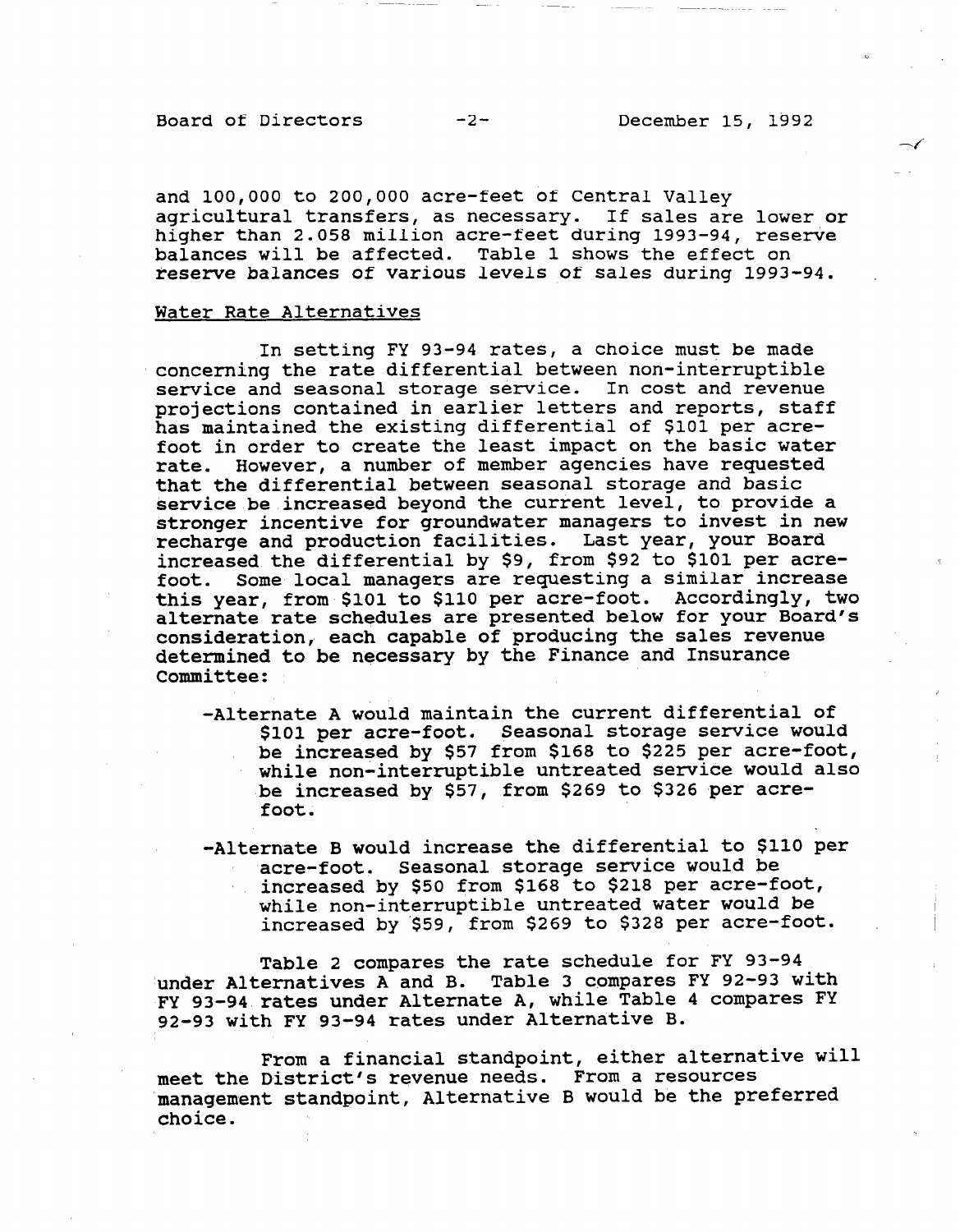Board of Directors -3- December 15, 1992

Groundwater represents a potential source of additional water production in the event of continuing drought, or shortages caused by environmental law and administrative decisions. State project 'operating restrictions proposed by SWRCB Decision 1630 and the federal Endangered Species Act appear at this time to justify the increased economic incentive for groundwater investment under Alternative B.

#### Treatment Surcharge

Due to increasing capital and O&M costs of water treatment associated mainly with the expansions of the Jensen, Skinner, and Mills Filtration Plants, it will be necessary to increase the surcharge for water treatment by \$14 per acre-foot, from \$53 per acre-foot to \$67 per acrefoot. This assumes a treatment surcharge of \$45 per acrefoot for seasonal storage water. The projected increase in the treatment surcharge is consistent with the Board's policy that all costs pertaining to the treatment of water be recovered through the treatment surcharge.

#### Reclaimed and Emergency Rates

The reclaimed water rate will increase from \$84 per acre-foot to \$113 per acre-foot on April 1, 1993 as approved by your Board at its December 1992 meeting. The emergency water rate will continue to be triple the untreated noninterruptible rate.

#### Board Committee Assignments

This letter was referred to:

The Finance and Insurance Committee for information pursuant to its authority to determine revenues to be obtained through sales of water under Administrative Code Section 2441 (e).

The Water Problems Committee for action pursuant to its authority to determine the selling prices of water under Administrative Code Section 2481 (c).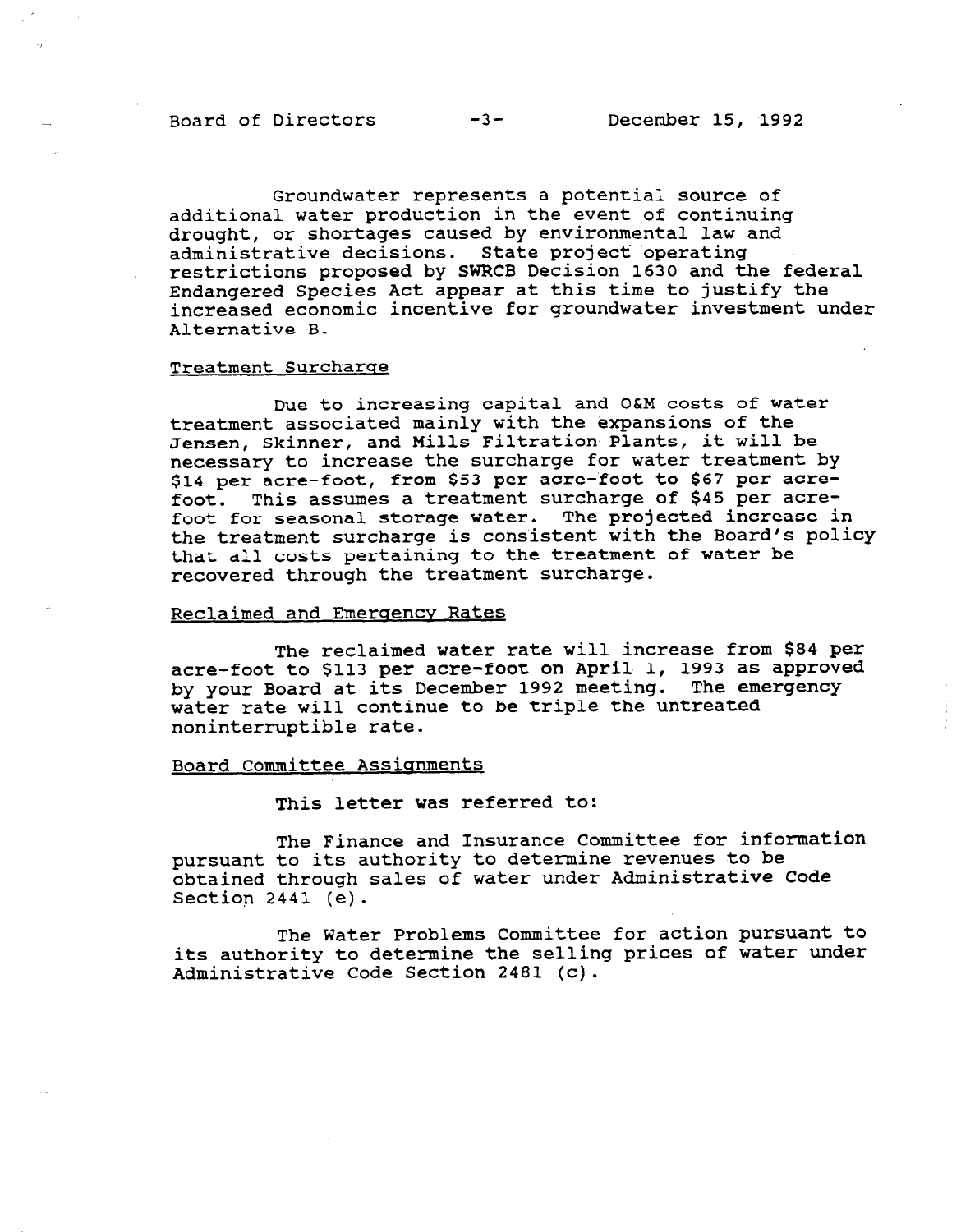-f

t

### **Recommendation**

That the Water Problems Committee set a time for a meeting of the Committee at which interested parties may present their views regarding the General Manager's recommendation that the water rates for fiscal year 1993-94 be set by the Board according to Alternative B as follows:

| Class of Service                                                  | Rates in Dollars per<br>Acre-Foot             |
|-------------------------------------------------------------------|-----------------------------------------------|
| Noninterruptible<br>Untreated<br>Treated                          | $-318$<br>328<br>395 785                      |
| <b>Emergency Water</b><br>Untreated<br>Treated<br>Reclaimed Water | 954<br>984<br>$1,051$ /02)<br>$113 *$<br>ーディス |
| Seasonal Storage<br>Untreated<br>Treated                          | 218<br>208<br>263<br>つぶ形                      |

\* Rate approved on December 8, 1992, to be effective April 1, 1993.

KRN:jg P:\linda\rate9394

Attachments

" #10/05 podections in the parvishely<br>peopord non-interuptiles and seasonal in the smergeog water afe . "

Ette reclaimed rak of #18 was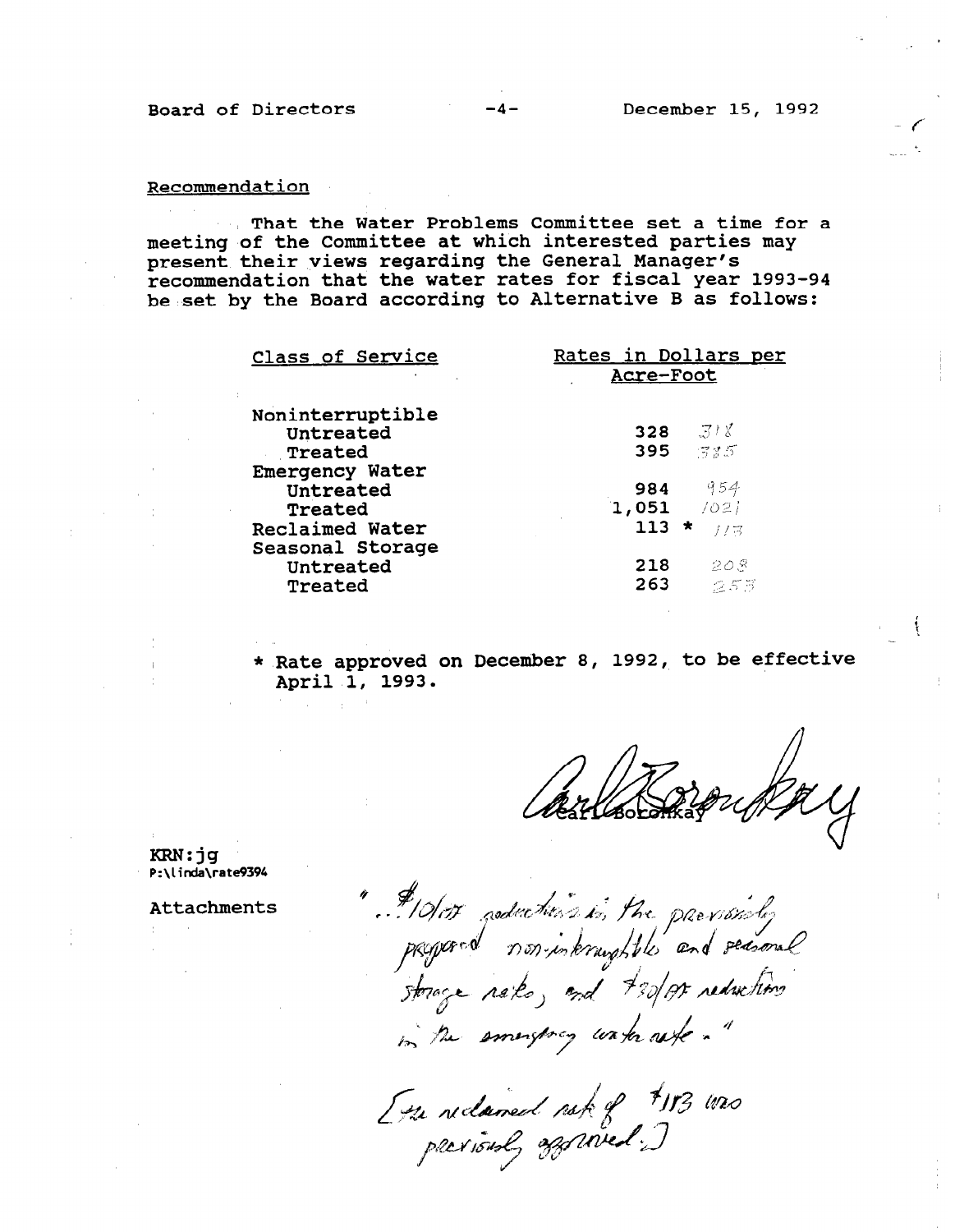## IMPACT OF VARIOUS SALES PROJECTIONS ON RESERVE BALANCES FISCAL YEAR 1993-94

| <u>Sales in MAF</u>                    | Adjustment *<br>in Reserves |         |
|----------------------------------------|-----------------------------|---------|
| 经一种 不整<br><b>Contractor</b><br>1.7 MAF | ( \$117.7 M)                |         |
| 1.8 MAF                                | (584.8 M)                   | 4330/AF |
| 1.9 MAF                                | $(0, 0)$ $(5, 51.9, M)$     | 330     |
| $2.058$ MAF $(1)$                      | $15S$ , and<br>$-0-$        |         |
| 2.1 MAF                                | $42,000$<br>\$ 13.9 M       | 330     |
| 2.2 MAF                                | \$46.6 M                    |         |
| 2.3 MAF                                | \$79.7M                     |         |

 $\mathbf{r}$ 

\* Assumes noninterruptible untreated rate increase of \$59 per acre-foot. The seasonal storage rate is calculated using a differential of \$110 per acre-foot from the noninterruptible untreated rate.

(1) Sales assumption used in this letter.

 $\sim$  same is a set of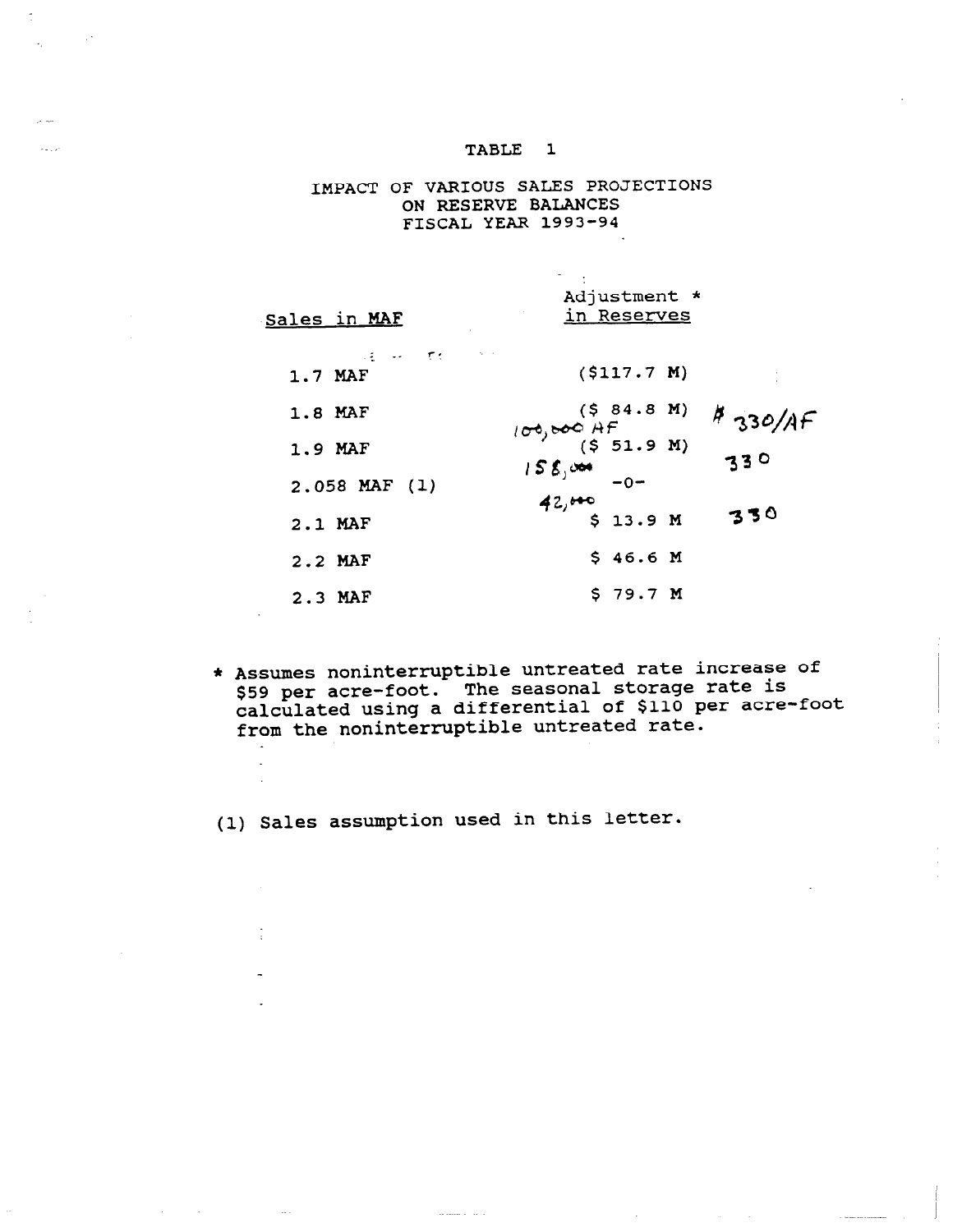### ALTERNATIVE WATER RATES FOR 1993-94

| and the contract and alternative A | \$101/AF Seasonal<br>Storage Differential<br>えをする アーバー | Alternative B | \$110/AF Seasonal<br>Storage Differential |
|------------------------------------|--------------------------------------------------------|---------------|-------------------------------------------|
| Noninterruptible                   |                                                        |               |                                           |
| Untreated                          | 326                                                    | 328           |                                           |
| <b>Treated</b>                     | 392                                                    | 395           |                                           |
| Emergency Water                    |                                                        |               |                                           |
| Untreated                          | 978                                                    | 984           |                                           |
| Treated                            | 1,044                                                  | 1,051         |                                           |
| Reclaimed Water                    | $113 *$                                                | $113 *$       |                                           |
| Seasonal Storage                   |                                                        |               |                                           |
| Untreated                          | 225                                                    | 218           |                                           |
| Treated                            | 273                                                    | 263           |                                           |
|                                    |                                                        |               |                                           |

i '.

\* Rate approved on December 8, 1992, to be effective Aute approved<br>April 1, 1993.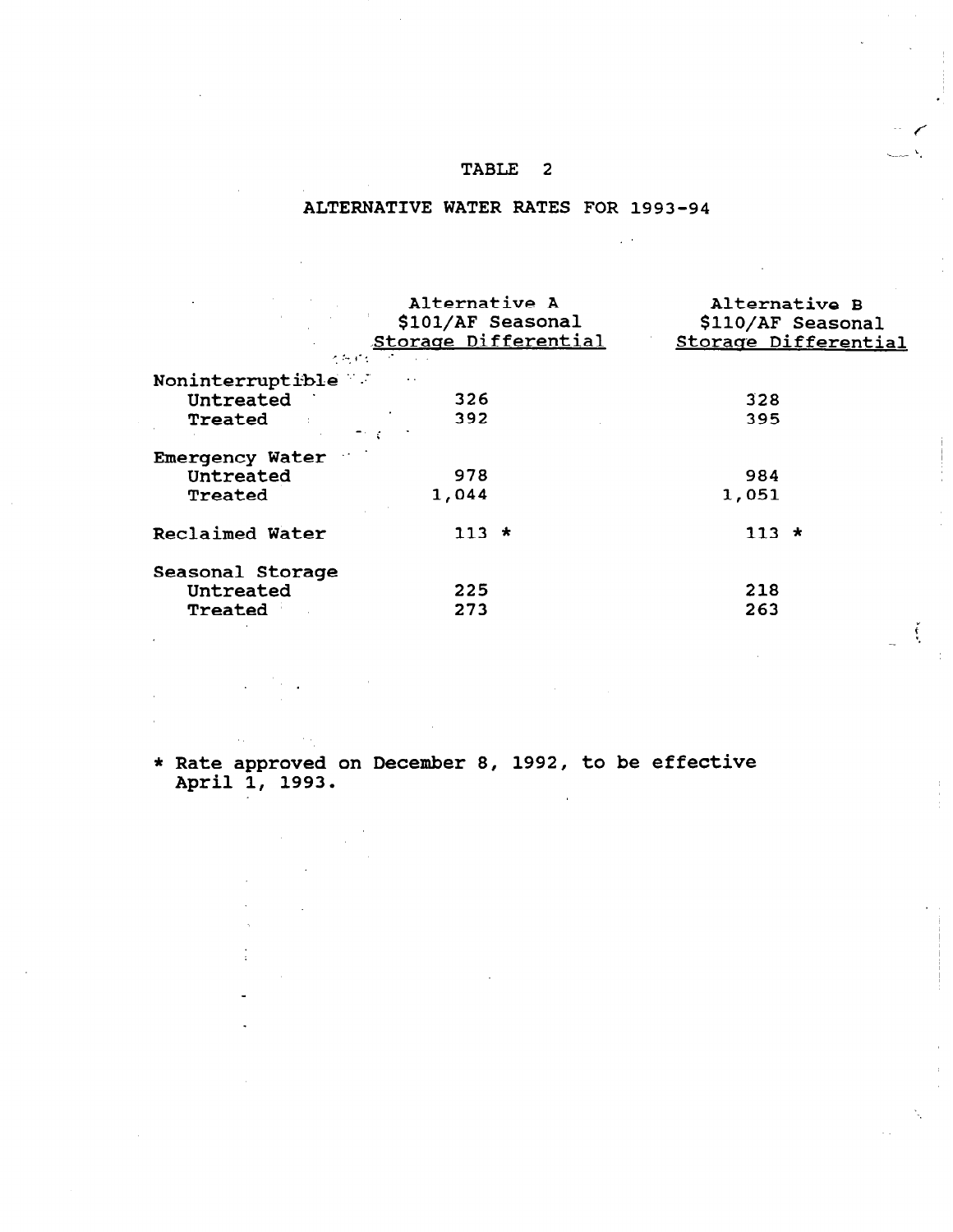$\sim$ 

 $\sum_{i=1}^n \frac{1}{2} \sum_{j=1}^n \frac{1}{2} \sum_{j=1}^n \frac{1}{2} \sum_{j=1}^n \frac{1}{2} \sum_{j=1}^n \frac{1}{2} \sum_{j=1}^n \frac{1}{2} \sum_{j=1}^n \frac{1}{2} \sum_{j=1}^n \frac{1}{2} \sum_{j=1}^n \frac{1}{2} \sum_{j=1}^n \frac{1}{2} \sum_{j=1}^n \frac{1}{2} \sum_{j=1}^n \frac{1}{2} \sum_{j=1}^n \frac{1}{2} \sum_{j=1}^n \frac{$ 

 $\omega_{\rm c}$ 

## COMPARISON OF WATER RATES UNDER ALTERNATIVE A 1992-93 vs. 1993-94 (Rates in \$ Per Acre-Foot)

|                                          | Current           | Alternative A | Difference |
|------------------------------------------|-------------------|---------------|------------|
| Noninterruptible<br>Untreated<br>Treated | $\frac{269}{322}$ | 326)<br>392   | 57<br>70   |
| Emergency Water<br>Untreated<br>Treated  | 807<br>860        | 978<br>1,044  | 171<br>184 |
| Reclaimed Water                          | 84                | $113$ *       | 29         |
| Seasonal Storage<br>Untreated<br>Treated | 168<br>203        | 225<br>273    | 57<br>70   |

\* Rate approved on December 8, 1992, to be effect Auss approver<br>April 1, 1993.

 $\lambda$ 

 $\sim$